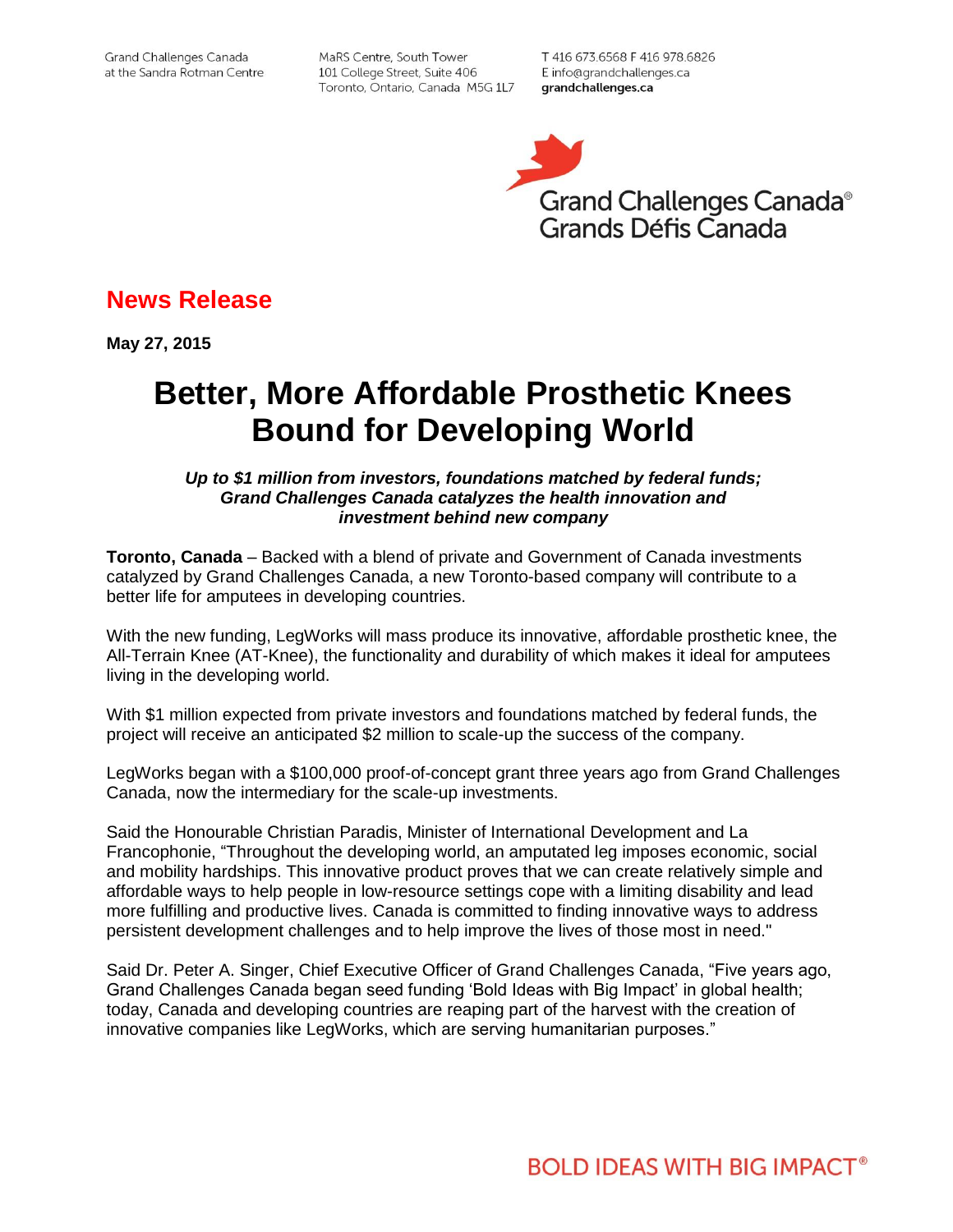

"We are proud of the success demonstrated by the researchers behind LegWorks, proud that such a high level of private funding has been attracted to scale up this innovation, and proudly looking forward to helping launch many more such companies in the months and years to come."

The federal government's contribution to the project comes from a special \$10 million strategic partnership fund provided by the Department of Foreign Affairs, Trade and Development Canada (DFATD) to accelerate the scale-up of highly promising Grand Challenges Canada innovations that improve health in developing countries. Selected innovators also access technical, business support and other resources to accelerate their growth.

# **LegWorks' All-Terrain Knee**

The LegWorks "All-Terrain Knee" (AT-Knee[,](http://vimeo.com/113771245) [vimeo.com/113771245\)](http://vimeo.com/113771245), is a safe, high-functioning, durable, affordable prosthetic knee joint developed at Toronto's Holland Bloorview Kids Rehabilitation Hospital. It enables lower-limb amputees to walk more efficiently, safely and comfortably. Its patented design provides incredible stability, is easy to fit and maintain, and can even be used in harsh environments, including water.

In trials, early users in 10 countries reported a 95% preference for the relatively low-cost AT-Knee to more expensive existing technologies.



*Patrick Brown © 2014 Panos*

Developed with a \$100,000 Grand Challenges Canada seed grant awarded in 2012 to the Bloorview Research Institute, the AT-Knee easily outperformed existing technologies under rigorous conditions in El Salvador, Chile and Myanmar.

In the first five years, LegWorks expects 37,000 units to be sold via distributors, NGOs, prosthetic clinics and government rehab facilities, in both high-income countries and the developing world.

Introduction of the innovative device will be scaled up and taken to market this

summer. The \$2 million investment deal includes a loan via Grand Challenges Canada of up to \$1 million (of which \$405,000 has been dispersed), matched by MaRS Innovation, Holland Bloorview Kids Rehabilitation Hospital, Ontario Centres of Excellence and a group of private angel investors.

The potential global market for lower limb prosthetic devices is estimated at 10+ million people, a number growing in step with an aging population, chronic health problems, landmines, war, violence, traffic injuries and other causes often related to poverty.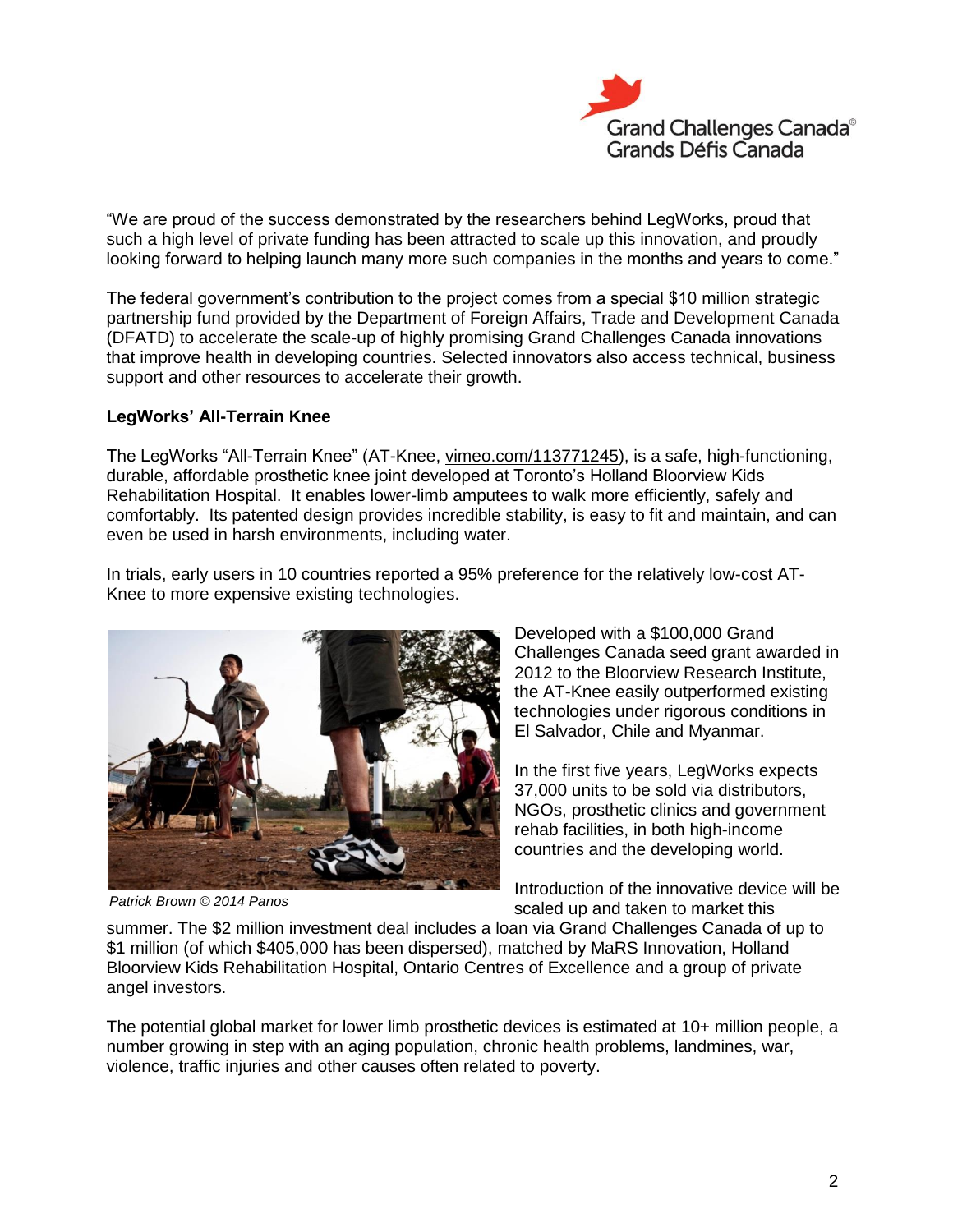

The World Health Organization estimates that only 5 to 15% of all lower-limb amputees in the developing world have access to appropriate prosthetic services and technologies — a large unmet need.

Stripping the ability to walk, lower-limb amputation restricts independence, employment potential and productive participation in the community.

Said innovator Jan Andrysek, Scientist in the Bloorview Research Institute at Holland Bloorview Kids Rehabilitation Hospital, "With the AT-Knee and LegWorks, it is our goal to begin to provide more universal access to better prosthetic care for individuals living with amputations around the world. In short, we want to make high-quality and well-functioning prosthetic devices affordable and accessible for the many individuals whose needs are currently left unmet."

"The AT-Knee will create a world of possibilities for amputees – a world of independent mobility and full participation in life, be it work, school or play. At Holland Bloorview, where we envision such possibilities for all children and youth with disabilities, we are so proud of Dr. Jan Andrysek and his transformative research that will impact lives globally," said Dr. Tom Chau, Vice President of Research at the Bloorview Research Institute, Holland Bloorview Kids Rehabilitation Hospital.

For more information about the LegWorks All-Terrain Knee, visi[t](http://www.legworks.org/) **[legworks.org](http://www.legworks.org/)**.

For more information, visit **grandchallenges.ca** and look for us on Facebook, Twitter, YouTube and LinkedIn.

\* \* \* \* \*

#### *About Grand Challenges Canada*

*Grand Challenges Canada is dedicated to supporting Bold Ideas with Big Impact® in global health. We are funded by the Government of Canada and we support innovators in low- and middle-income countries and Canada. The bold ideas we support integrate science and technology, social and business innovation to find sustainable solutions to health challenges – we call this Integrated Innovation® . Grand Challenges Canada focuses on innovator-defined challenges through its Stars in Global Health program and on targeted challenges in its Saving Lives at Birth, Saving Brains and Global Mental Health programs. Grand Challenges Canada works closely with Canada's International Development Research Centre (IDRC), the Canadian Institutes of Health Research (CIHR) and the Department of Foreign Affairs, Trade and Development Canada (DFATD) to catalyze scale, sustainability and impact. We have a determined focus on results, and on saving and improving lives. [www.grandchallenges.ca](http://www.grandchallenges.ca/)*

#### *About Foreign Affairs, Trade and Development Canada*

*The mandate of Foreign Affairs, Trade and Development Canada (DFATD) is to manage Canada's diplomatic and consular relations, to encourage the country's international trade, and to lead Canada's international development and humanitarian assistance. www.international.gc.ca*